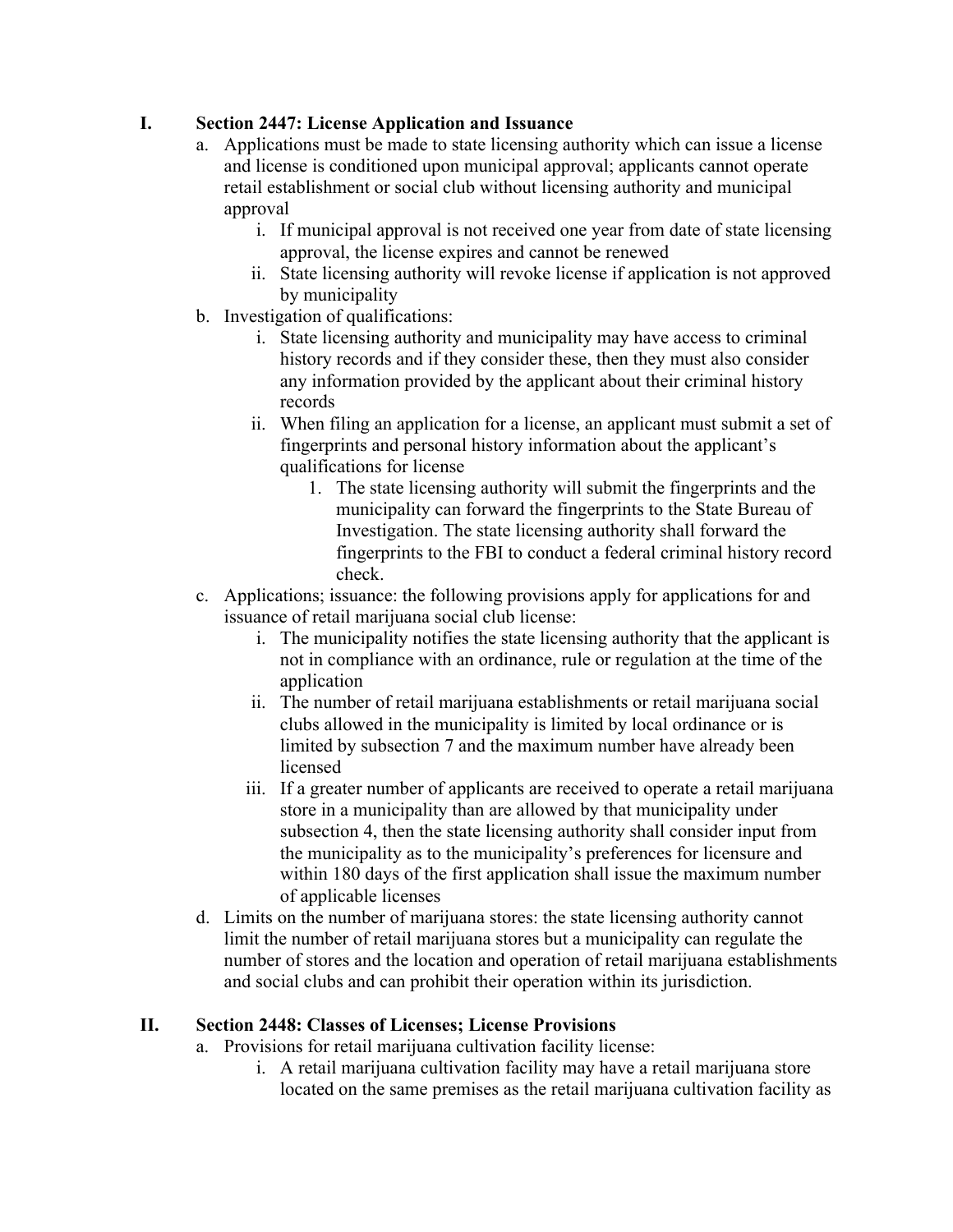long as it meets all requirements of the state licensing authority and the municipality. A retail store located on the licensed premises of the cultivation facility does not count against any municipality limits on the number of marijuana retail stores.

- b. Inspection of books and records
	- i. The licensed premises where retail marijuana products are stored, cultivated, sold, dispensed or tested are also subject to inspection by the state or the municipality in which they are located and by investigators of the state or municipality during all business hours
- c. License renewal:
	- i. Upon receipt of an application for renewal of an existing license, the state licensing authority shall submit a copy to the municipality to determine whether the applicant complies with all local restrictions on renewal of licenses.
	- ii. The state licensing authority may extend the expiration date of the license and accept a late application for renewal as long as the applicant has filed a timely renewal application with the municipality.
	- iii. The state licensing authority or the municipality may waive the requirement that the applicant apply for a license renewal 30 days prior to the date of expiration

# **III. Section 2449: Local Licensing**

- a. Municipality may regulate retail marijuana establishments and retail marijuana social clubs
	- i. Municipalities can regulate the location and operation of retail marijuana establishments and social clubs
	- ii. Municipalities can adopt and enforce regulations for retail marijuana establishments and social clubs that are at least a restrictive as the provisions of this chapter and any rule adopted pursuant to this chapter
	- iii. Registered voters may call for a vote on any regulations adopted by municipal legislative body
- b. Municipal approval is required
	- i. a retail marijuana establishment and retail marijuana social club may not operate until it is licensed by the state licensing authority and approved by the municipality in which it is located
- c. Notice and portion of fee must be given to municipality
	- i. The state licensing authority shall, within 7 business days of receiving an application for licensing for retail marijuana establishment or retail marijuana social club, provide a copy of the application and 50% of the licensing fee to the municipality in which the establishment or club is to be located
	- ii. The municipality shall determine whether the application complies with the local land use ordinance and any other restrictions on time, place, manner and the number of marijuana businesses within the municipality and inform the state licensing authority whether the application complies with these local ordinances and restrictions